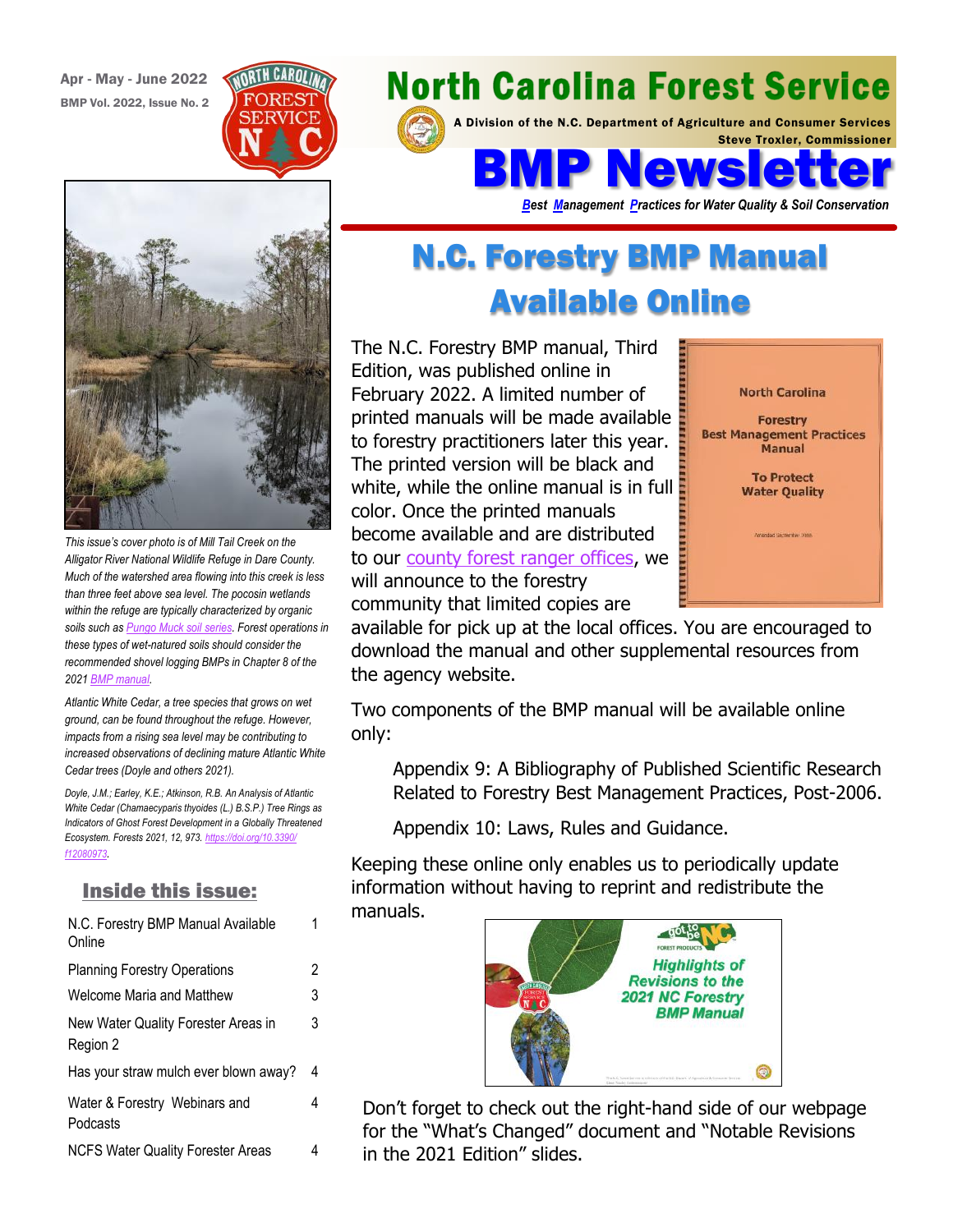### Planning Forestry Operations

Planning will assist you with identifying sensitive areas and applicable BMPs to protect water quality before, during and after the forest operation. While a written plan/contract is not required to conduct silvicultural operations, it's a wise practice to maintain written records of any forest management activity. A good plan and adequate supervision are key to a successful forest operation.

**So where might you begin?** How about the public service agency dedicated to the protection, conservation and stewardship of North Carolina's forests...the N.C. Forest Service! Our agency offers a wide variety of forest management programs and services that can help landowners become more knowledgeable about their woodlands as well as their options. N.C. Forest Service foresters and rangers can work one-on-one with landowners to prepare a woodland plan that is tailored to your unique management goals and property.

When it comes time to execute your management plan on the ground, a more detailed and operational plan often referred to as a preharvest plan is recommended. A generalized five-step preharvest plan for water quality protection is outlined in Chapter 3 of the BMP manual. Those recommended steps are geared towards foresters and logging operators.

For a preharvest plan example that emphasizes water quality protection, check out the "Preharvest Plan Mock-Up" in the Related Resources of this [webpage.](https://www.ncforestservice.gov/healthy_waters/costshare.htm)





Communicating the plan with all involved in the operation can be one of the most valuable BMPs to implement. The [Forestry Preharvest Planning Tool](https://www.ncmhtd.com/ncfs/fppt/login.aspx) (FPPT) can be used to help communicate how water quality will be protected through the implementation of BMPs.

The **FREE** online planning tool allows users to create maps and plan forest operations anywhere in North Carolina. Users can identify areas of concern and potential soil limitations. Additionally, users can draw operational features such as skid trails, log decks, streamside management zones and place them overtop topographic and aerial maps. If you haven't checked it out recently, take a quick look to see the improvements made over the past couple of years. https://www.ncmhtd.com/ncfs/fppt/login.aspx.

If you have a group of 25 or more who would like an in-person demonstration of the tool, email us at NCFS.Water@ncagr.gov to make arrangements.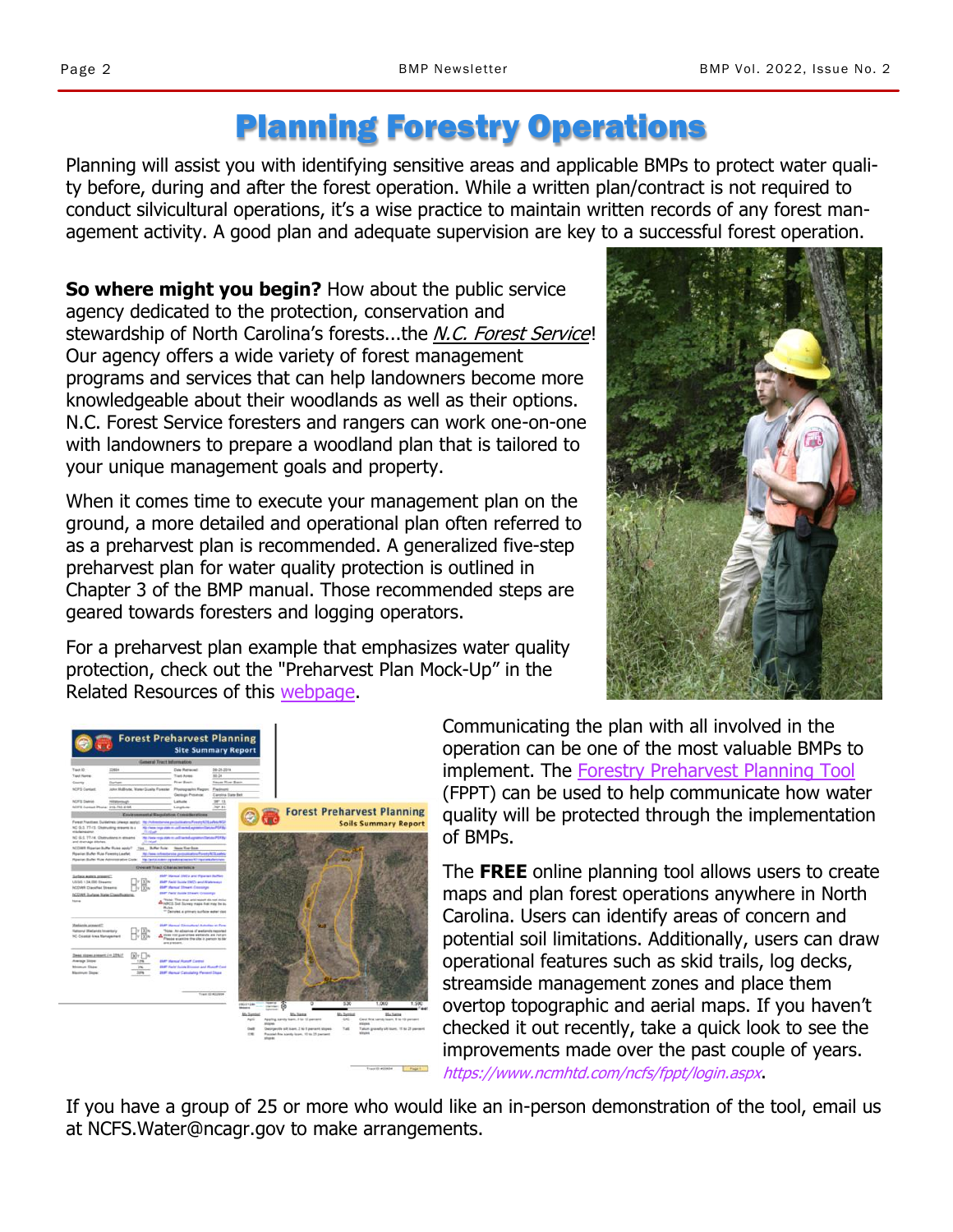### Welcome Maria and Matthew



**Maria Polizzi** joined the Water Resources Branch in January 2022 as our forest water quality senior specialist. She comes to us with a wealth of knowledge in soil science and erosion control techniques. She attained an undergraduate degree in environmental technology and management with a minor in biology and soil science, followed by a master's degree in soil science. She received both degrees from N.C. State University. Her education and professional experiences bring a new, highly valued perspective to the N.C. Forest Service. We are very pleased to have Maria join the team and look forward to working and learning with her!

**919-857-4855 (O); 984-233-9007(C)**

**Email: Maria.Polizzi@ncagr.gov** 

**Matthew Haunsperger** advanced into the region 2 water quality forester position that became vacant when Matt Vincett retired. Matthew worked as an assistant county ranger in Harnett County and service forester in District 6. Before his work experience with the N.C. Forest Service, he graduated from N.C. State University with an undergraduate degree in forest management with minors in entomology and environmental science. With Matthew's schooling and work experience he is well positioned for his new role as water quality forester.



#### **919-356-0230 (C)**

**Email: Matthew.Haunsperger@ncagr.gov** 

### New Water Quality Forester Areas in Region 2